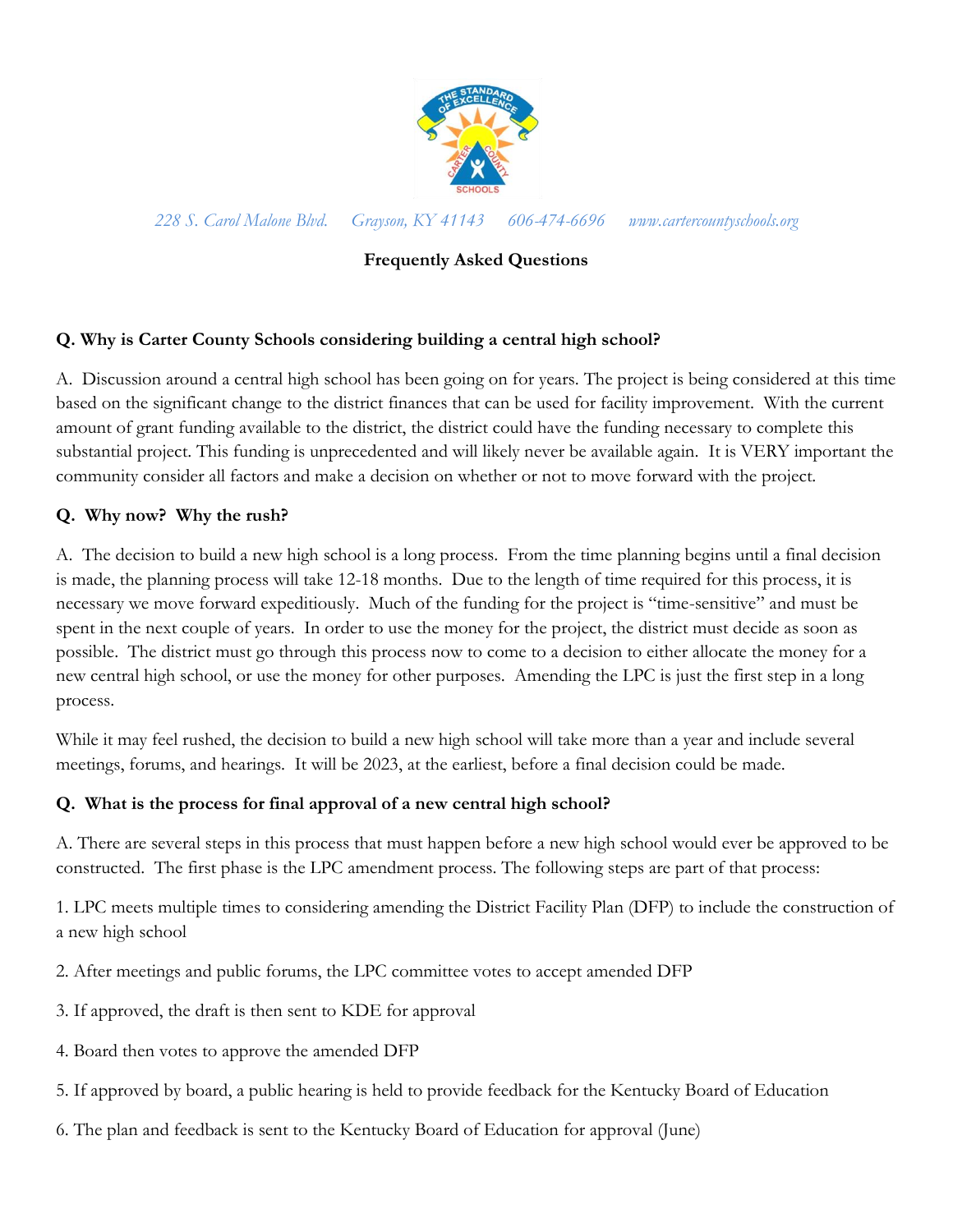**After the LPC completes the above process, it would be possible for the Carter County Board of Education to begin the planning phase for the construction of a new high school. However, the changes to the District Facility Plan allows for the board to consider building a new school. It DOES NOT mean a new school would be constructed. Several more steps would then have to take place before a new school would be built. At each point, there will be information gathered and approvals by various groups including committees, KDE, and the local board of education. These include the following:**

-Board approves moving forward with project

- Site selection committee formed
- Site selection work with KDE, engineers, and architects to identify viable sites
- Sites identified and presented to board
- -Site selected
- -Development of central high school campus plans/blueprints
- -Cost analysis/Funding
- Plan revisions
- -Final plans approved
- Bidding for construction
- Total cost (based on bids) analysis
- Contract bids awarded/rejected

-Board makes final approval to move forward with build.

# **It is anticipated final approval to construct a new high school would not be made until the spring/summer of 2023.**

# **Q. Why not just use the money to improve both high schools?**

A. First, the funding for the project comes from multiple sources. One of the sources, a SFCC Grant award, was earmarked for the improvement of East Carter High School. The award also calls for the district to utilize part of their district bonding potential to "match" the SFCC grant. This means that approximately \$30 million must be used to either improve or replace East Carter High School.

The district then must improve the other buildings with the greatest needs. This would include major structural repairs to both middle schools and the renovation/construction of a new Career Tech Center.

Since these buildings require the greatest need, there would be little (if any) funding left to do an improvement of West Carter High School. Only East Carter would be improved.

It would be several years before the district would have enough bonding potential to do a substantial project at West Carter.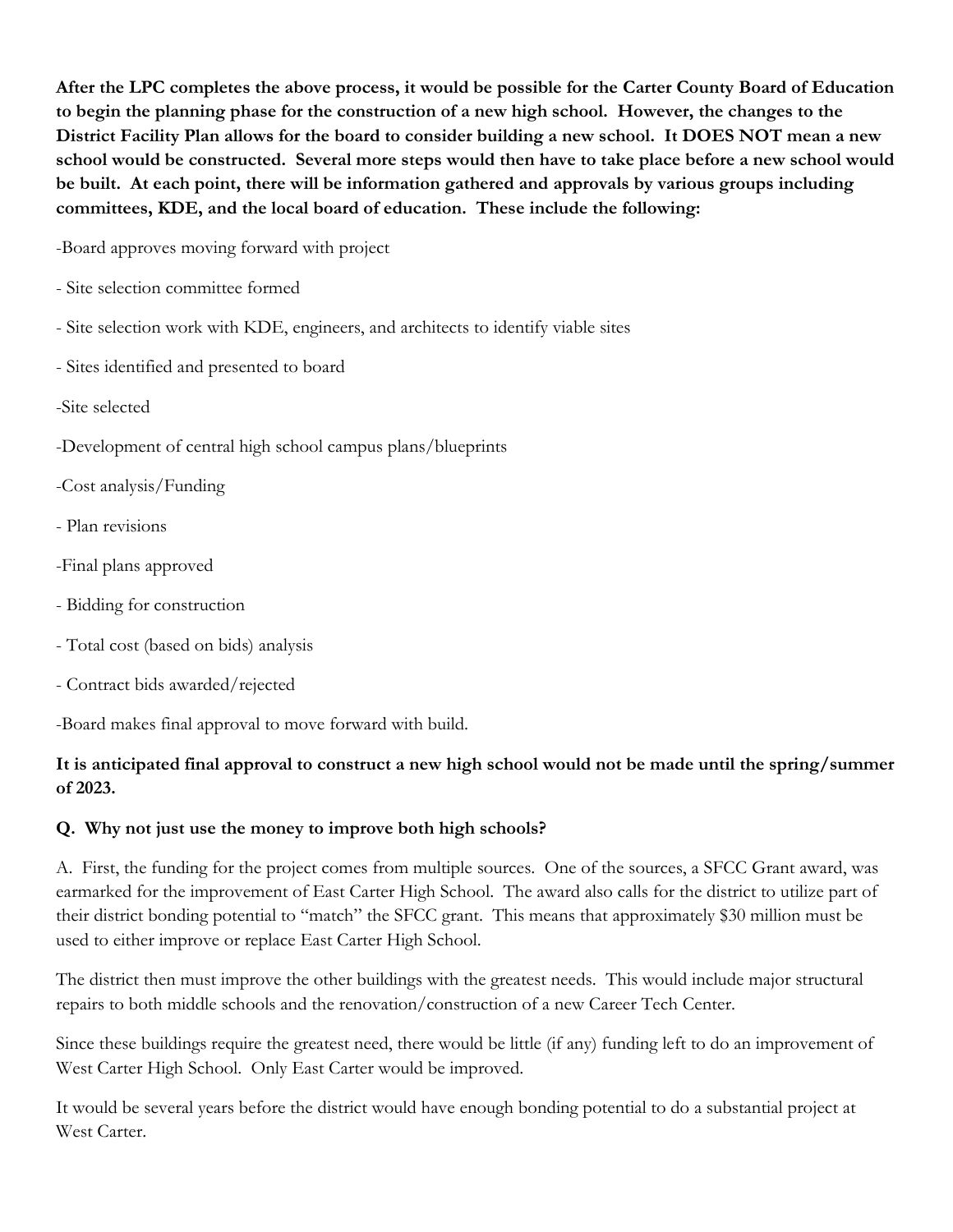### **Q. Does the district have enough funding to build all phases of the project at once?**

Over the past couple of years, construction costs have fluctuated significantly. Based on KDE cost projections, the district has more than enough money to complete the project. However, construction cost are currently much higher than these projected numbers. The district would not know the complete cost of the project until final design plans are complete and the project goes out to bid (next year). The district is currently in a strong financial position with funding for facilities. Other funds may also be available including funding currently included in the general assembly budget. The district will know if it has enough funds to complete the entire project prior to final approval to move forward with the project.

## **Q. How does construction of a new high school solve other facility issues?**

A. Currently, East Middle, West Middle, and the Career Tech Center are the buildings in the district with the most pressing needs. Building a new state-of-the-art central high school improves our overall facilities in the following ways:

- Construction of new high school.
- Construction of new Career Tech Center
- Closes East and West Middle Schools and moves them to current high schools.
- Adds additional space to district for offices, FRYSC, and storage

# **Q. If we move East Middle to East High – Do we have to spend the money to improve the East High Building?**

A. No. East High School received the SFCC award because it had the largest financial need based on a KFICS assessment. KFICS determines need based on the amount of money it would take to bring the building to be considered "mint" (brand new) condition. Because East is our largest school, it shows the largest financial need. Several of our buildings have a large financial need based on KFICS; however, East High was identified for the grant because it is largest school in the district.

– East High is actually in good condition. While it needs some updates, the building has been maintained very well and is in much better condition than many of our other schools. While it may be necessary to spend some money to "refresh" East, it would not be a lot of money compared to the significant needs of our Middle Schools or our CTC building.

# **Q. Where would a new high school be constructed?**

A. No site has been selected. -If the LPC moves forward to amend the District Facility Plan to construct a new high school, a site-selection committee would then be formed to consider potential sites. The site-selection committee would work with architects, engineers, and KDE to locate available properties to be considered. The site-selection committee will then compile a list of properties and provide their recommendations to the board of education. The Carter County Board of Education would then select the site from the recommended list. – The district is committed to finding a location that is central to both the Grayson and Olive Hill communities.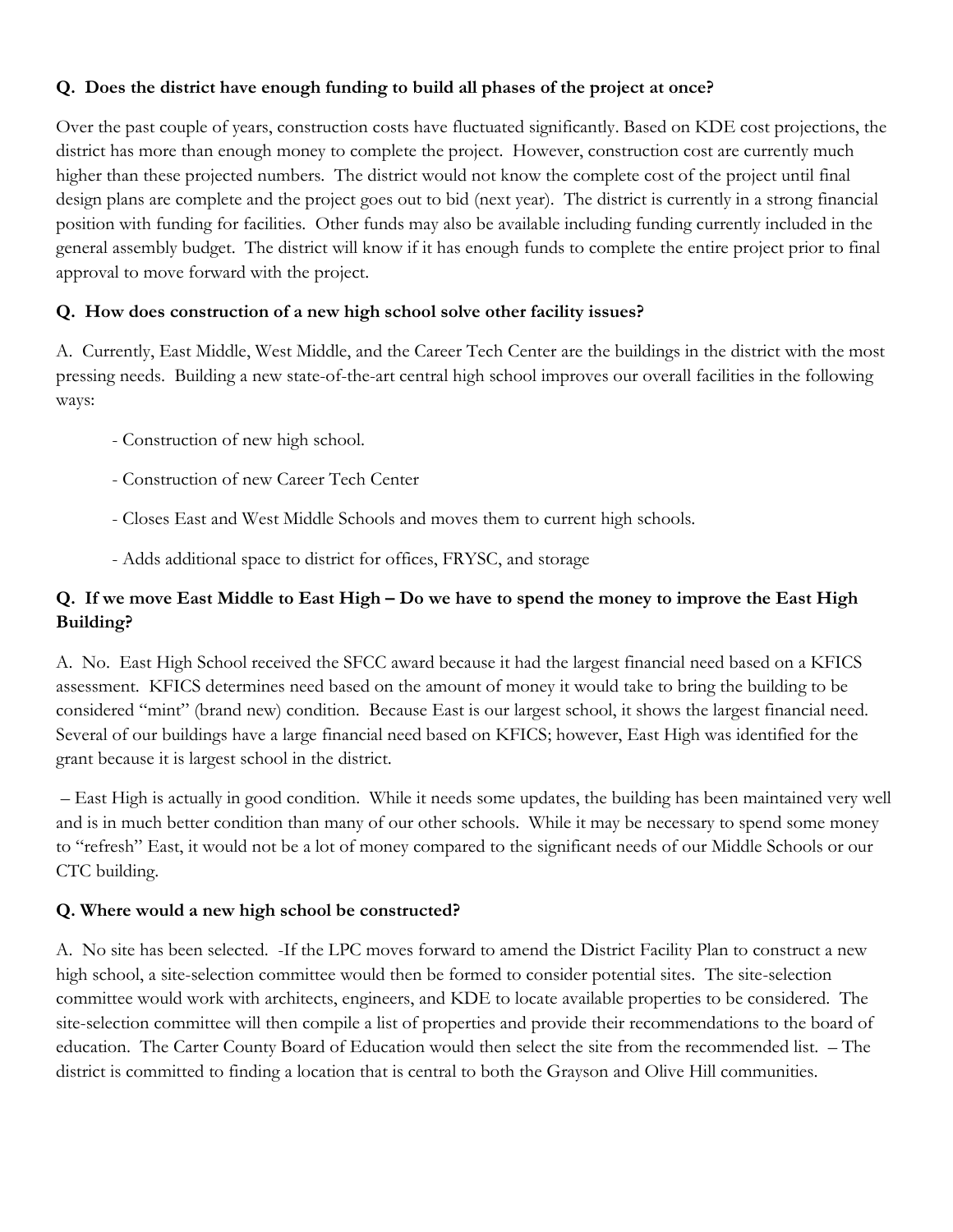#### **Q. When would a new school open?**

A. Realistically, a project of this scope will take a minimum of 3-5 years to complete. The earliest completion date would be the start of the 25-26 school year. However, it will more than likely take longer.

#### **Q. Will the new high school include a new CTC and athletic facilities?**

A. Yes. The whole purpose of this project is to locate all these facilities on one central campus. Before construction will begin, a plan will be in place for all new amenities. It is important to note, that while all these facilities will be in the plans and constructed, it is not guaranteed all facilities would be open the same year. Because of the scope of this project, it may take a couple of additional years for all components to be completed. The high school and the CTC would be constructed at the same time.

#### **Q. What is the impact of transportation?**

A. A new high school would impact travel times for students attending the high school. The amount of time will be determined by a couple of factors. 1. Where the new building is constructed. 2. How bus runs can be routed to mitigate the additional distance.

While we know it would cause longer commutes for some students, we also know that some people would have shorter commutes. It is estimated if the school is built in a central location, no student commute would be more than 8-10 additional minutes each way.

If a decision is made to construct a new school, the district will work with transportation logistics organizations to develop the best plan to minimize commutes for all students and prevent earlier pick-up/drop-off times for students.

### **Q. What would be the impact on jobs/staffing?**

A. Staffing in Carter County is based on student enrollment. The number of staff members employed would not be changed with the construction of a new high school. In fact, because the district would save money on facilities, more money could be available for additional staff.

Some positions may be retitled or have different job responsibilities; however the number of positions/salaries would not be impacted. Since the potential opening of the new building is several years away, the district will have time to plan how to allocate all staffing positions.

### **Q. What will be the name of the new school? Colors? Mascot?**

A. Due to the fact we are several years away from the potential opening of the new school, we will have time to make these decisions. It is anticipated a committee of students, staff and community members will be organized to help make these decisions.